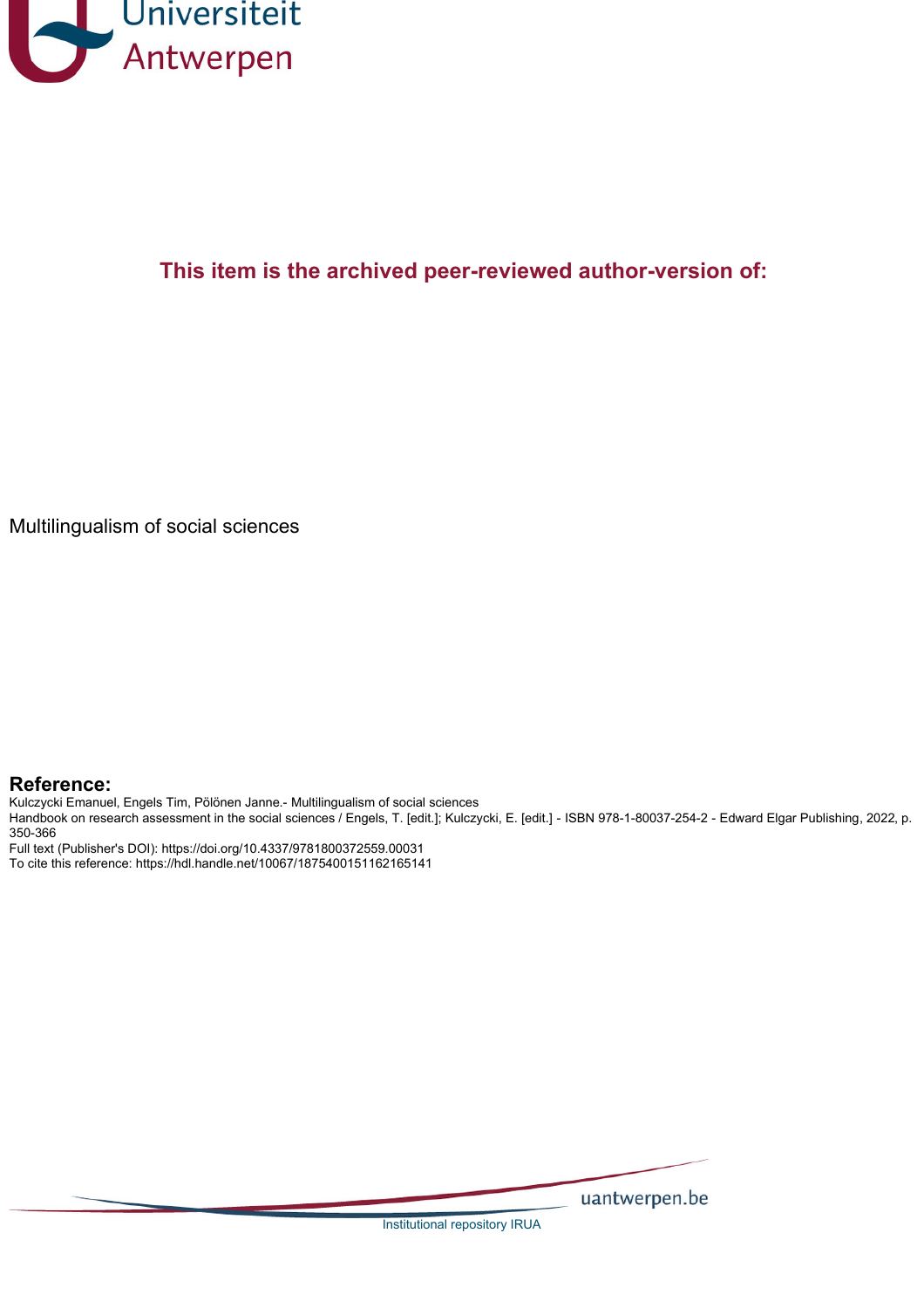# **Multilingualism of social sciences**

**Emanuel Kulczycki** (Adam Mickiewicz University Poznan, Poland, [emek@amu.edu.pl,](mailto:emek@amu.edu.pl) https://orcid.org/0000-0001-6530-3609)<br> **Tim C.E. Engels** (University of **Tim C.E. Engels** (University of Antwerp, Belgium, [tim.engels@uantwerpen.be,](mailto:tim.engels@uantwerpen.be) https://orcid.org/0000-0002-4869-7949) **Janne Pölönen** (Federation of Finnish Learned Societies, Finland, [janne.polonen@tsv.fi,](mailto:janne.polonen@tsv.fi) https://orcid.org/0000-0003-1649-0879)

This paper is the author copy of a book chapter written for "Handbook on Research Assessment in the Social Sciences".

T.C.E. Engels & E. Kulczycki (Eds.). (2022). *Handbook on Research Assessment in the Social Sciences*. Edward Elgar Publishing. ISBN: 9781800372542.

**Abstract:** This chapter aims to provide a comprehensive view of the role of language in academic publishing in social sciences. It also advocates the balanced multilingualism as an approach that supports taking language into account in all aspects of research assessment without prioritizing scholarly communication in any language over publications in other languages. To do this, we elaborate a geopolitical perspective on academic publishing that highlights the role of language in science and the benefits of multilingualism to society. Then, we provide new insights into multilingual publishing in the social sciences using bibliographical data from national current research information systems. Finally, we present the concept of balanced multilingualism in light of various policy initiatives, among others the Helsinki Initiative on Multilingualism in Scholarly Communication, to provide recommendations on how multilingualism can be taken into account at all stages and across different types of qualitative and quantitative research assessment procedures.

**Keywords:** multilingualism, research assessment, publication language, domination of English, social sciences

#### 1. Introduction

Language is not a feature of scholarly communication but its very foundation. Thus the choice of language in which researchers communicate their results substantially influences debates and decision-making related to, for example, cultural heritage, migration, and various other cultural and social challenges. Regional topics are often firstly discussed with local scholars and might be debated internationally at a later stage. The key analyses of social world phenomena, however, are inevitable intertwined with the language in which they are conducted. The purpose of this chapter is to provide a comprehensive view of the role of language in academic publishing in the social sciences. Background to multilingualism in scholarly communication is provided in this introduction, which is followed by section 2 on Geopolitics of publication language, section 3 on multilingual publishing in social sciences, and section 4 on balanced multilingualism in research assessment. In the end, chapter concludes by providing practical implications regarding multilingualism and assessment.

Language as a medium of scholarly communication is not neutral. A choice of language might for example be perceived as a result of global power relations across nations. Yet scholars benefit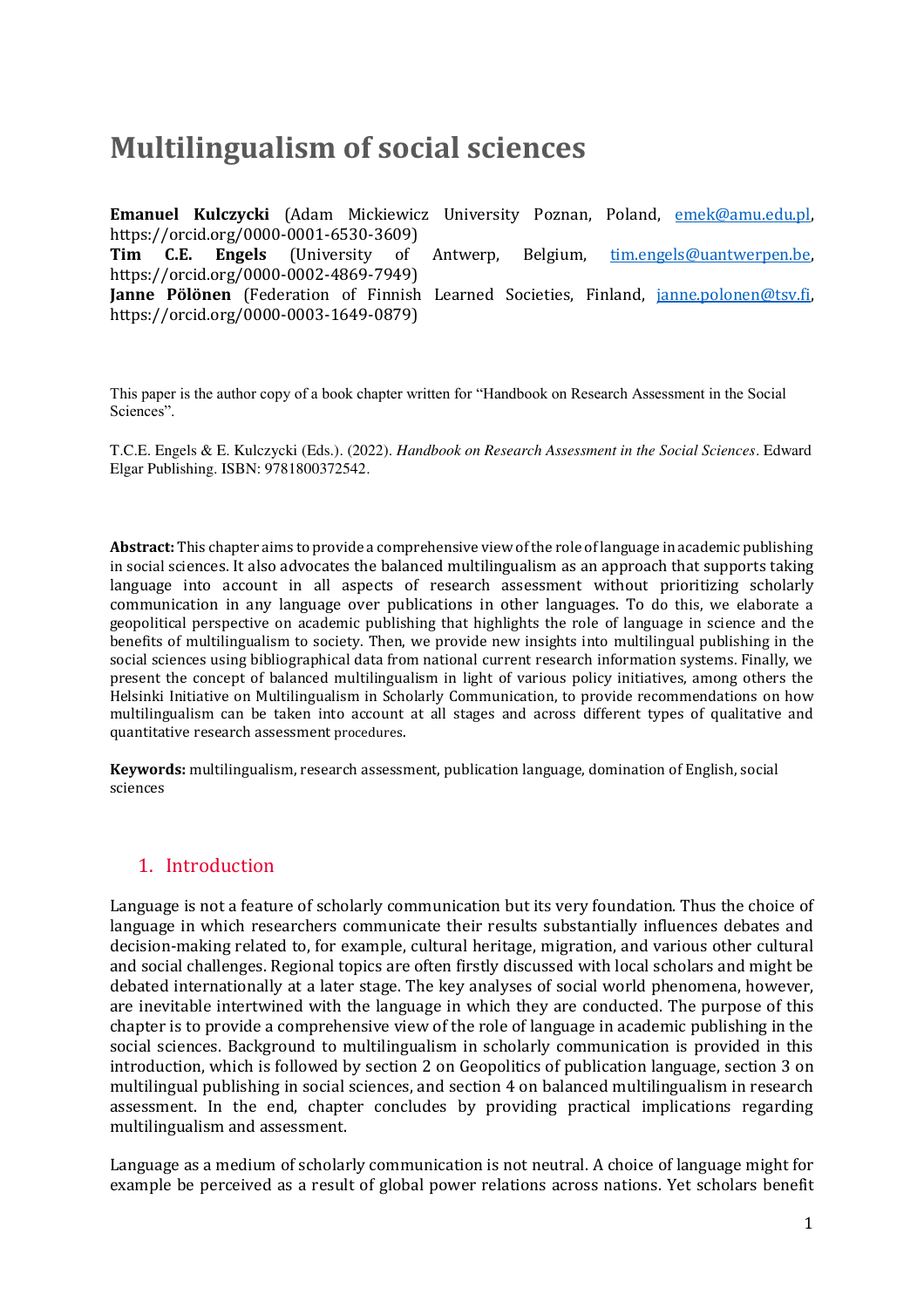from a common platform, that is one language, to communicate with as many colleagues from their field as possible. For most fields and disciplines, including the social sciences, this international lingua franca is currently English. In today's science, publishing in English is predominant in such domains as medicine, biology and chemistry but this was not always the case. During the first two decades of the 20th century, science was communicated more often in German than in English, and French also played a significant role (Gordin, 2015). Even now, however, the COVID-19 pandemic has clearly demonstrated that research results should be communicated also in local languages to inform the public (Taskin et al., 2020). In the social sciences, research is conducted and published in multiple languages all over the globe but the current yardstick of scholarly assessment is too often academic publishing in English.

In the social sciences and the humanities (SSH), researchers who study culture and society often publish in local languages because it allows to foster engagement with stakeholders and the public. It should be noted, however, that researchers often publish in more than one language, most often in local languages and English (Kulczycki et al., 2020) to communicate not only with local audiences but also with peers worldwide. Some SSH fields have been able to maintain a highly multilingual publishing culture in the international dissemination of results. For example, in the field of Roman law, English, Spanish, Italian, German and French are still relevant international publishing languages (Pölönen & Hammarfelt, 2020).

 Multilingualism has been defined in different ways (Aragón-Vargas, 2014; Salager-Meyer, 2014; Sivertsen, 2018; Tardy, 2004). In scholarly communication studies multilingualism is treated either as (1) writing and academic publishing in more than one language or (2) having publications in more than one language during the analyzed period. The first part of definition relates to a practice of writing papers by a researcher and publishing them (in either peerreviewed journal articles and scholarly book publications) in two or more languages. The other part of definition highlights that a given researcher can have in their publication portfolio publications in two or more languages but some of them might be translations provided by researchers themselves or other persons. It is important to add that many scholars use the help of professional editors, proofreaders and translators to publish their papers in English without acknowledging that the original (sometimes unpublished) version was written in a different language and translated by another person than the author.

A picture of scholarly publishing in social sciences is often based on data from international databases like Web of Science or Scopus. These databases have a very unsatisfactory coverage of journals publishing in local languages (Kulczycki et al., 2018) and of scholarly book publications, which play an important role in the social sciences (Engels et al., 2018). One way of overcoming these challenges is to develop and use national bibliographic databases (Sīle et al., 2018) that index the whole production of researchers from a given country, including all publication types and languages. This is important because multilingual publishing is an ongoing practice in many research fields regardless of geographical location, political situation, and historical heritage. Kulczycki et al. (2020) analyzed over 160.000 peer-reviewed journal articles indexed in national bibliographical databases and demonstrated that in seven European countries English tends to be the dominant language of science, and that SSH researchers often produce culturally and societally relevant work in their local languages.

Multilingual publishing, however, is becoming less recognized in terms of research evaluation and careers of researchers. One can observe that in research policy, evaluation and funding systems there is a need for balancing the push for international research excellence with local relevance and societal impact. In the last two decades various countries worldwide, for instance, Australia, Finland, Norway, Poland, and the UK have implemented performance-based research funding systems (PRFS) and incentive regimes linked to publications and other outputs. In various countries, research articles published in English are treated as articles of higher quality and as a reflection of internationalization (Ochsner et al., 2018; Sīle et al., 2018). In this way, evaluation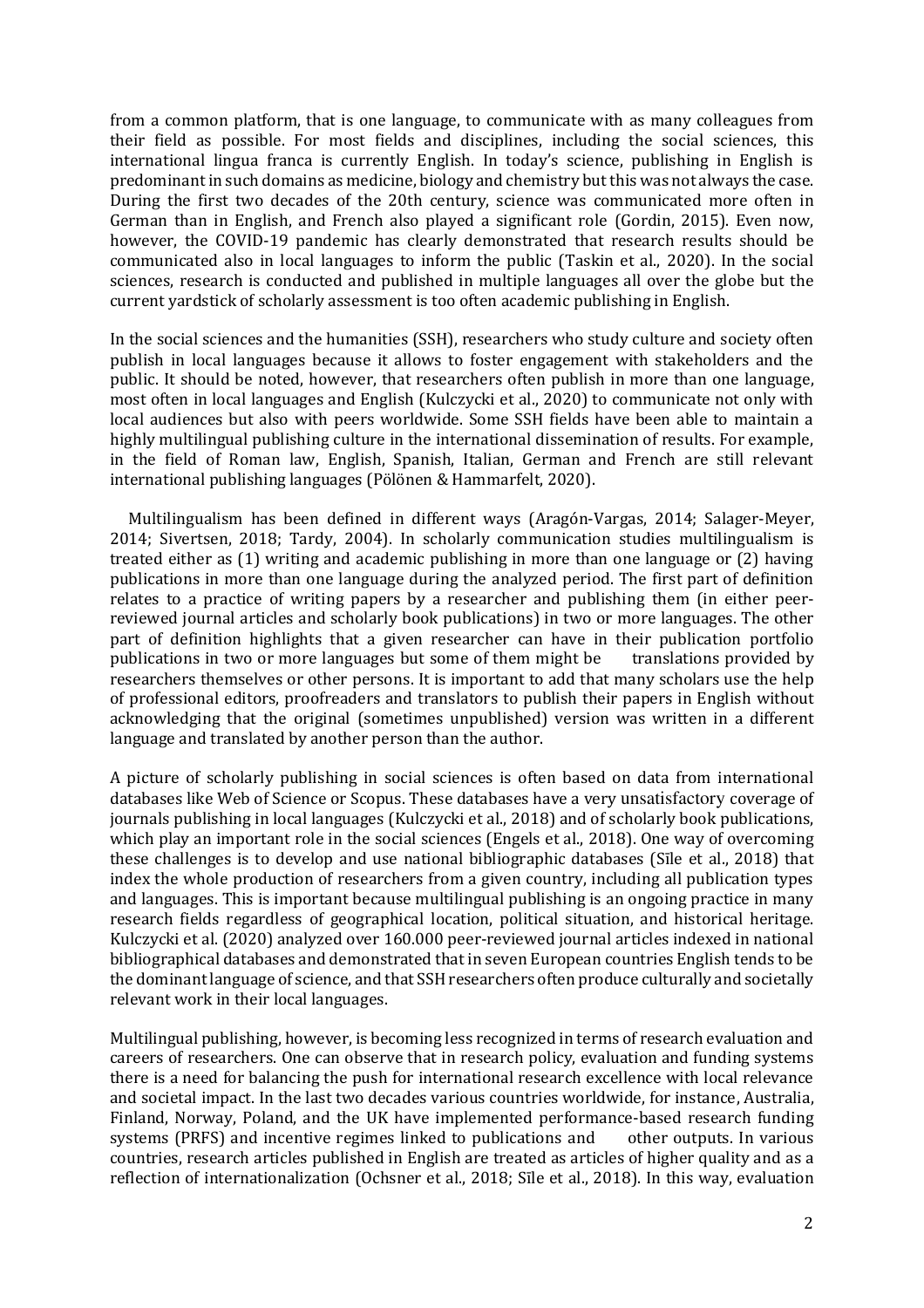regimes might influence publication practices and modify research agendas (Bianco et al., 2016; Neff, 2018). As a result, researchers might be steered away from locally relevant research published in local languages towards decontextualized approaches of interest to English-language audiences (López Piñeiro & Hicks, 2015). To prevent this, a key prerequisite is to recognize multilingual publishing and publication in languages other than English in evaluation and funding systems. The cases of the Flemish and Finnish PRFSs, among others, demonstrate that it is possible to develop a PRFS publication indicator based on a national bibliographic database, which takes national language publications adequately into account (Engels & Guns, 2018; Pölönen et al., 2018).

## 2. Geopolitics of publication language

The geopolitical competition across global powers like the United States and China is highly manifested also in science and scholarly communication and not only in politics or economy. In the production of scientific knowledge, one can observe that publishing the highest number of publications in top-tier journals (almost exclusively in English) is perceived as the hallmark of power. When China in 2018 declared itself to be the largest source of journal articles (Tollefson, 2018) indexed in international databases (highly biased towards publications in English), and announced large-scale reforms in its research evaluation systems to valorize more domestic scholarly publication channels (Zhang & Sivertsen, 2020), a question of the language of global scholarly communication has again become a hotspot: does China intend to make Chinese the lingua franca of science? This question shows that the language of scholarly communication is not just a medium but also an instrument of power to communicate and control research, developments and innovation produced by researchers in a given country.

Researchers choose a language of scholarly communication depending on internal factors such as the level of the foreign language skills and the external factors such as the targeted audience, research topics or publication patterns expected by researchers' peers, funders, institution or country. For many years, scholarly communication has had its *lingua franca* which not always was English (more widely used language by non-native speakers than native speakers) but also Latin, French, or German (Gordin, 2015; Tardy, 2004). It should also be noted that there are other languages which serve as a 'limited' *lingua franca* for social sciences in specific regions, for instance Spanish for Latin America or Arabic for Arab world. Thus the share or publications in English in a given country should be interpreted not only as the level of internationalization or globalization of social sciences but also in the light of the size of the scientific community in a given country. Countries with a smaller number of speakers of the local language (e.g. Denmark or Norway) have a smaller 'local' market for academic outputs than bigger countries like Poland or Italy.

Language inequalities resulting from bias toward English in scholarly publication channels cannot be simple reduced by teaching academic English in non-English speaking countries. Researchers from countries such as Great Britain or the United States are at the advantage from the start and do not have to work on the professional development of a second language. Moreover, language proficiency does not automatically imply an ability to write academic texts in this second language because each language has its own genres. Some genres, even such a crucial one for science as scholarly journal articles, might be realized differently across languages and contexts (Tardy, 2004). It means that a researcher who can write journal articles in, for instance, French and can speak and write in English may not be able to write a journal article in English that meet the key requirements of the genre in this language.

The geopolitical nature of publication language is twofold. On the one hand, the majority of toptier publication channels, as typically recognized by researchers, funders and institutions, publish papers only in English. The main reason for this is that the standard journal rankings employed in assessments are based on Impact Factors, which recognize only a selected group of international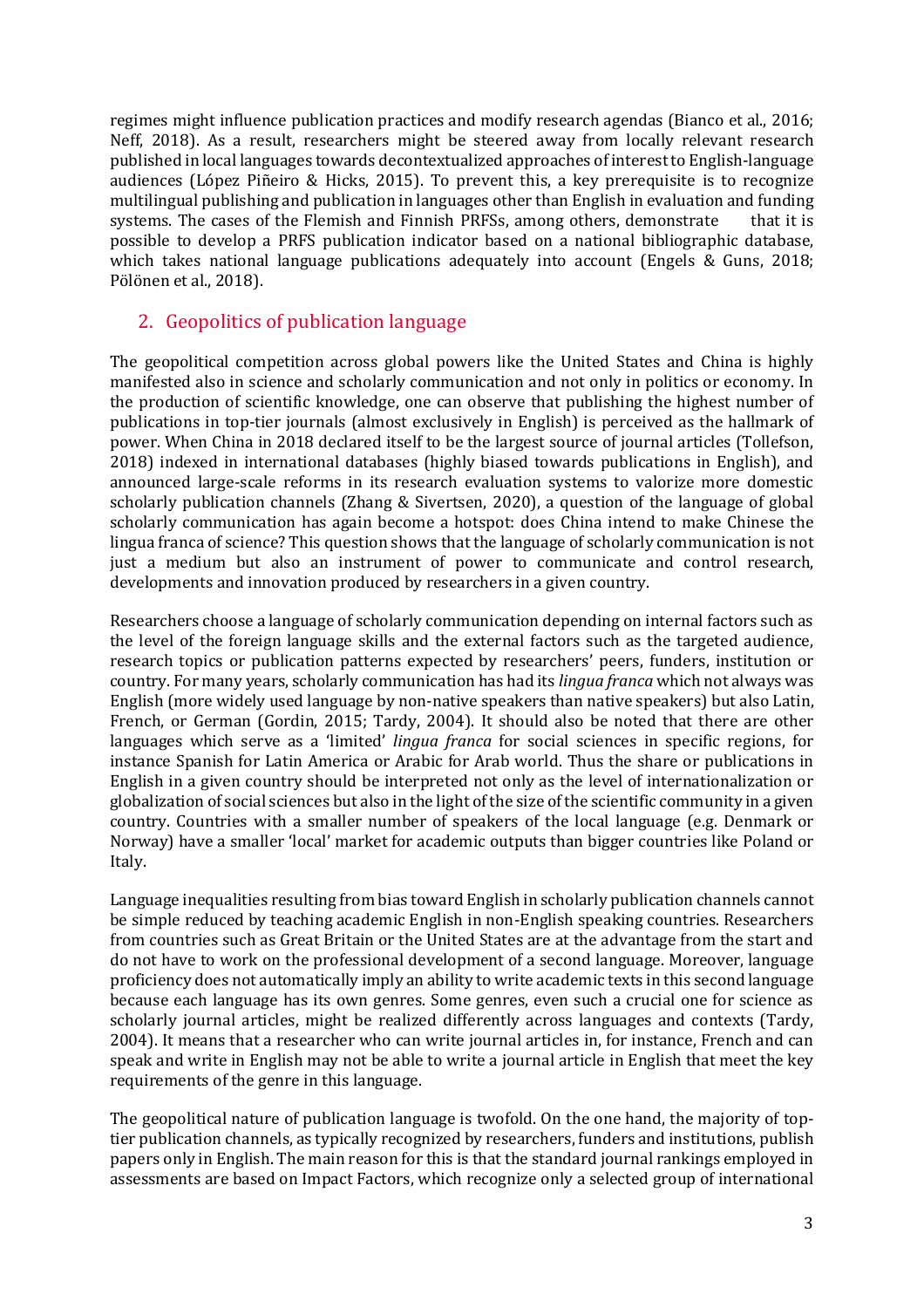journals publishing in English and indexed in the Web of Science and Scopus databases. Focusing on high impact factor journals favors scholars and research topics from English-speaking countries and causes language-based inequalities in access to knowledge, funding, and positions (Hicks et al., 2015). On the other hand, Web of Science and Scopus databases are ready-to-use and have become the standard tools for reproducing scholarly communication in research evaluation and funding procedures (Aksnes & Sivertsen, 2018). This contributes, though various rewards and incentives, to the language inequalities and may discourage publishing in languages other than English.

Web of Science and Scopus databases are used also in various global university rankings (Kehm, 2014). It has been shown, for example, that universities in English-speaking countries rank ahead of universities from other language regions in reputation and research performance (Selten et al., 2020). Since these databases cover mostly publications in English, various countries and institutions, which aim in improving their ranking position, favorize publications in English or provide various monetary rewards (Quan et al., 2017; Stockemer & Wigginton, 2019). One of the consequences of this English-focus in international citation databases is a gap in citations of non-English publications. From this perspective, Dahler-Larsen (2018) names efforts to publish in languages other than English as becoming 'lost science' and suggests to use a new indicator (the PLOTE-index) to measure the percentage of citations flowing from the non-English publications of a researcher or a group of researchers.

## 3. Multilingual publishing in social sciences

Despite language inequalities in social sciences and bias of international indexes to cover mostly English publications, multilingual publishing is a practice vital and visible across various countries and subfields of social sciences. In this section of our chapter, we use the data from seven European countries, which formed the basis of our previous joint study on multilingual publishing (Kulczycki et al., 2020) covering the humanities and social sciences, and recalculated results focusing solely on social sciences. Moreover, we present a new original analysis of Polish data on multilingual publishing that is enriched with information about the gender and seniority of the authors.

## 3.1. Publication language patterns in seven European countries

To study the language patterns of social science researchers in seven European countries, we used information about peer-reviewed journal articles published by 32,386 researchers in the 2013– 2015 period from Czech Republic, Denmark, Finland, Flanders [Belgium], Norway, Poland, and Slovenia. Analyzed articles were registered in the comprehensive databases of seven countries: the National Registry of RD & I Outputs (RIV) for the Czech Republic, the Danish Bibliometric Research Indicator (BFI) for Denmark, the Flemish Academic Bibliographic Database for the Social Sciences and Humanities (VABB-SHW) for Flanders (Belgium), the VIRTA Publication Information Service for Finland, the Norwegian Science Index (NSI) for Norway, the Polish Scholarly Bibliography (PBN) for Poland, the Slovenian Current Research Information System (SICRIS) for Slovenia.

#### *Language patterns across countries*

Figure 1 presents the shares of social science researchers in each of the seven European country who published at least three peer-reviewed journal articles throughout the 2013 to 2015 period, and published them in one, two, and three or more languages. Overall, 54,2% of the researchers published in more than one language, however considerable differences were observed between countries, as the share ranged from 68,5% in Slovienia to 33,5% in Flanders (Belgium).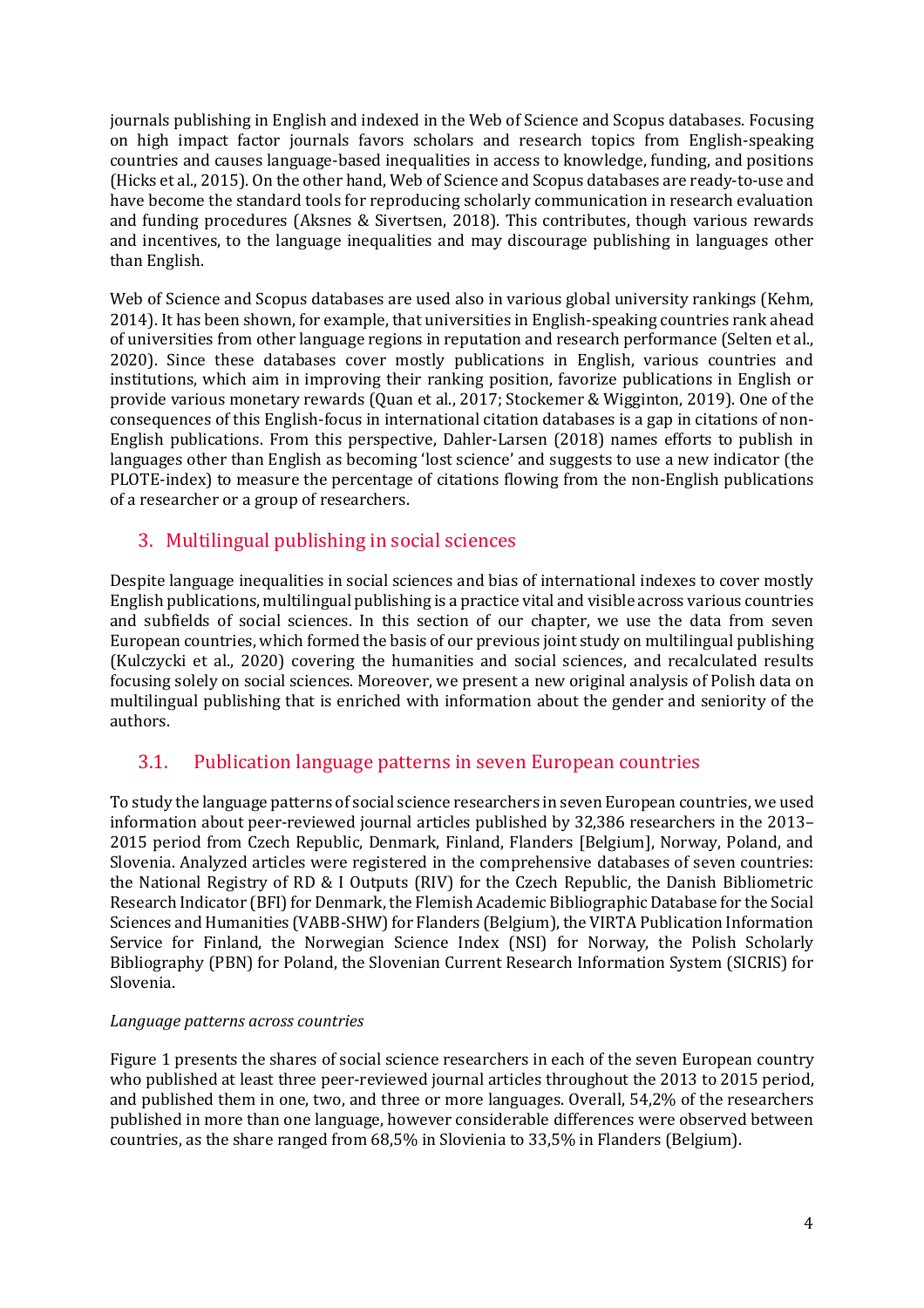

**Fig. 1.** Language patterns of article publishing on the researcher-level across countries. Researchers who published at least three articles ( $N = 16,972$ )

#### *Language patterns across fields*

Figure 2 presents the mean number of publishing languages for researchers in each of the nine social science subfields, as based on the classification of the Organisation for Economic Co-Operation and Development Revised Fields of Science and Technology classification (2007). The highest means were found for Slovenia (in "Media and Communications," "Other social sciences") and the lowest ones for Denmark ("Social and Economic Geography" and "Economics and Business"). Especially in Denmark, Finland, Flanders and Norway, researchers in "Psychology and Cognitive sciences", "Economics and Business", and "Social and economic geography" tend towards a more monolingual profile than researchers in the other social science fields. Such differences between fields are less pronounced in the Czech Republic, Poland and Slovenia.



**Fig. 2.** The mean number of languages in which researchers from a given OECD field published articles across countries. Fields are ordered according to the OECD classification. Gray cells indicate that no researcher is assigned to this field in this country. Researchers who published at least three articles (N = 16,972)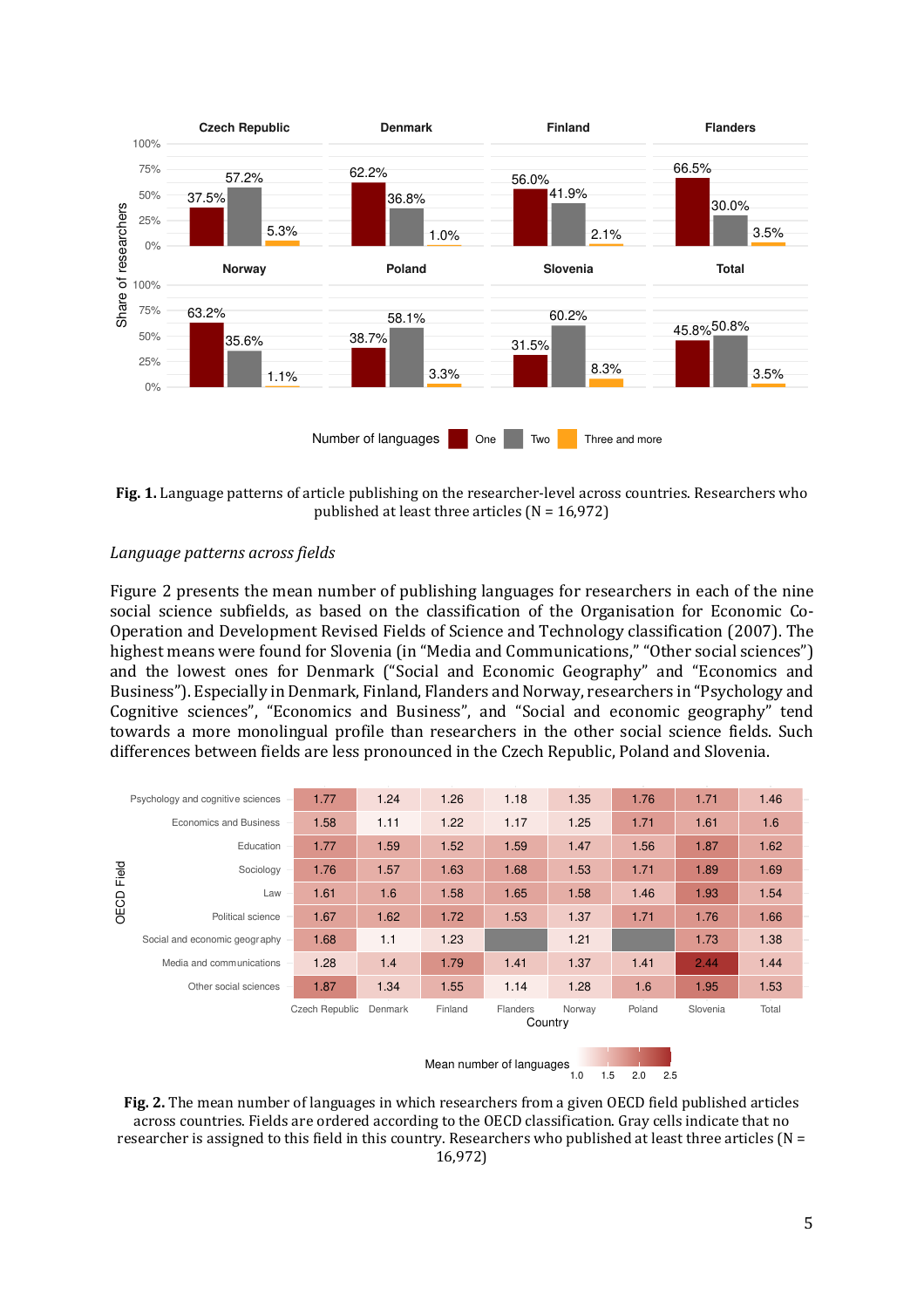#### *Language patterns across gender*

Figure 3 presents the share of female and male researchers, counted together from all seven European countries, who published one, two or three and more languages. The results show that a considerably larger percentage of the female (56,9%) than male (52%) researchers published in two or more languages.





## 3.2. Publication language patterns across seniority

In this section, we analyze the data from one non-English speaking country, that is Poland, which collects detailed data on researchers and their publications in a national current research information system (Kulczycki & Korytkowski, 2020). The unique feature of this analysis relates to including all types of peer-review publications (not only journal articles but also scholarly book publications) and providing the analysis on the researcher level taking into account the seniority in terms of the number of years since their Ph.D. (0–10, 11–20, 21–30, 31–40, 41–50, 50+).

We have used the data registered in the Polish current research information system of 14,420 Polish researchers from the social sciences and their 234,290 peer-reviewed publications (all types) from the 2013-2016 period. We included only those researchers who published at least one publication in the period in question.

Figure 4 presents the number of languages, in which the Polish researchers published in the different social science subfields, according to seniority. The results show that in all fields, there are researchers who published in at least three languages during the four-year period. We observe outliers in Law, where there are single researchers who published in eight languages, and in Educational sciences and Political science, where some researchers publish in seven different languages. One of the explanations of these outliers is that some of these publications are translations provided by the authors and/or other persons.

The analysis in terms of seniority reveals that multilingual publishing is a vital practice in all agegroups. We found, however, some differences between the early career researchers (0–10 years since their Ph.D.) and senior researchers (11+ years): 5,492 (65%) of 8,403 researchers from the former group published in two or more languages, whereas only 3,702 (61.5%) of 6,013 researchers from the latter group published in two or more languages. The share of researchers publishing in two or more languages is smallest among the oldest generations (31+ years since their PhD): only 950 (54%) of 1,738 researchers published in two or more languages.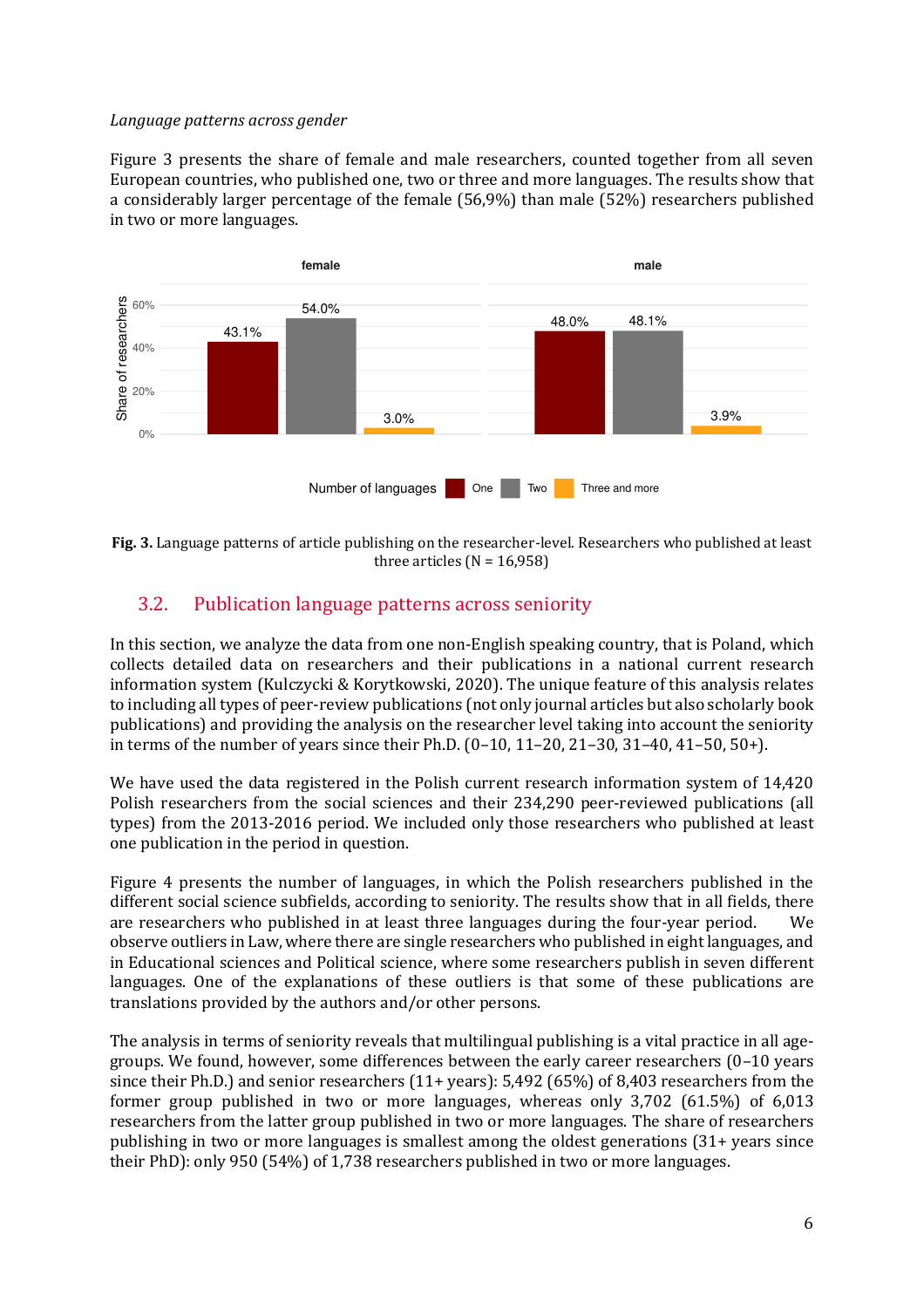

**Fig. 4.** 14,420 Polish researchers from social sciences who published 234,290 publications (all types) in the 2013-2016 period according to the field and the seniority

Figure 5 presents the publication patterns among Polish social science researchers in terms of the seniority group and publishing in English. Only 375 (2.6%) researchers published solely in English whereas there are 4,519 (31.3%) researchers who published only in Polish. Among the 5,574 researchers who did not published in English, there are 359 who published in two or more languages (two of them published in five languages) mostly in German and Russian. Table 1 elaborates this picture and shows that 9,165 (63.6%) of 14,420 researchers published at least one publication in English.



**Fig. 5.** 14,420 Polish researchers from social sciences who published 234,290 publications (all types) in the 2013-2016 period, divided according to whether they did or did not publish at least one publication in English in the analyzed period.

Table 1. Number and share of researchers who published at least one publication in English in the 2013-2016 period across fields.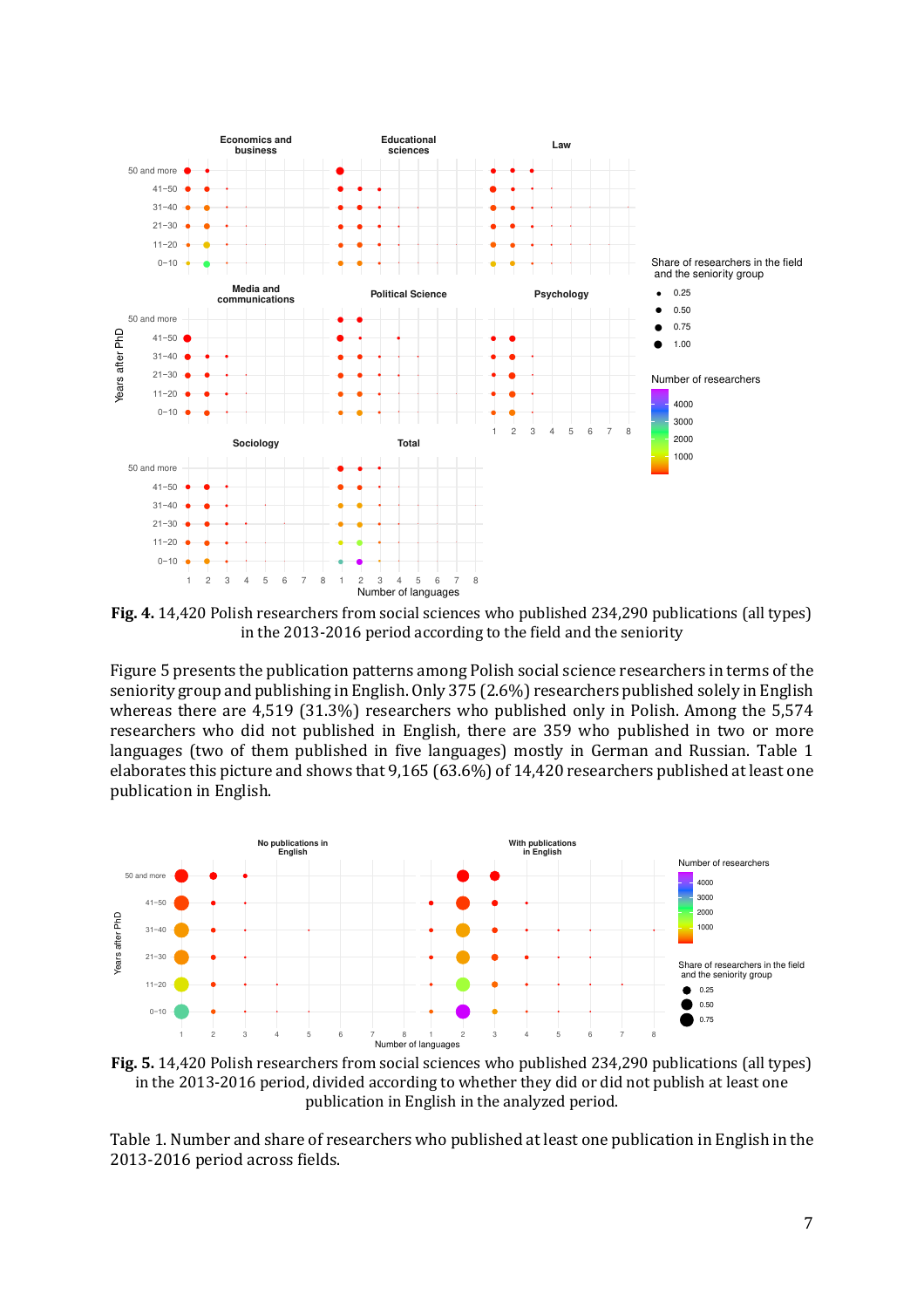| <b>Field</b>                  | Number of researchers who<br>published in English | Share of researchers in the<br>field who published in<br>English |
|-------------------------------|---------------------------------------------------|------------------------------------------------------------------|
| Psychology                    | 4,253                                             | 75.6%                                                            |
| <b>Economics and business</b> | 723                                               | 74.2%                                                            |
| <b>Educational sciences</b>   | 997                                               | 61.0%                                                            |
| Sociology                     | 1,002                                             | 58.3%                                                            |
| Law                           | 858                                               | 55.4%                                                            |
| <b>Political Science</b>      | 204                                               | 51.8%                                                            |
| Media and communications      | 1,128                                             | 44.8%                                                            |
| All researchers               | 9,165                                             | 63.6%                                                            |

The analysis of Polish researchers adds new insights on top of our seven-country study on multilingualism by showing that multilingualism is an even more important practice when all publication types are taken into account (Kulczycki et al., 2020). It also highlights that recognizing multilingualism in assessment is vital especially for the early career researchers.

## 4. Balanced multilingualism in research assessment

Practically all research assessments approach quality and impact by means of qualitative or quantitative analysis of publications. Typically, experts in the field assess research by contents of publications, or some form of publication or citation analysis is carried out to compare productivity or impact. Some qualitative and quantitative analysis are combined, e.g. when bibliometric indicators inform assessment by peers. Ideally, language should be a non-issue in assessment. Researchers, for example, should be recognized according to the results and the impact of their research despite the language of application or publication. In practice, assessment criteria are often far from language neutral.

For several decades, international excellence, collaboration and mobility, including communication of research results to international experts, have been important science policy goals. At the same time, English has increasingly become the international language of science. Across almost all fields, internationality in publishing is often equated with scholarly communication in English, and international excellence is commonly measured by publications and citations in journals indexed in databases such as Web of Science or Scopus. In many countries, the strong emphasis on international excellence has resulted in privileging of English language publishing over communication of research results within and beyond academia in other languages.

Yet national languages remain relevant for both the STEM and SSH fields, for somewhat different purposes. Comprehensive publication data from Finland shows that more than 70 % of not peerreviewed outputs – including publications targeted to professional and general audiences – are in the national languages in both STEM and SSH fields. The main difference is seen in the peerreviewed publications, in which researchers demonstrate the results and applications of their research to other experts. Whereas in STEM fields almost all peer-reviewed publications are in English, in the SSH fields also national and other languages play an important role, as shown by our analysis of publication patterns in the previous section.

While the share of peer-reviewed publications in English has increased in all fields, in many countries perhaps the most dramatic changes towards preference for English language journal publishing have taken place in the social sciences. Social sciences are also highly peculiar in terms of the variety in use of different publication types and languages between its subdisciplines. Law is particularly oriented towards publishing in books and in national languages, while Psychology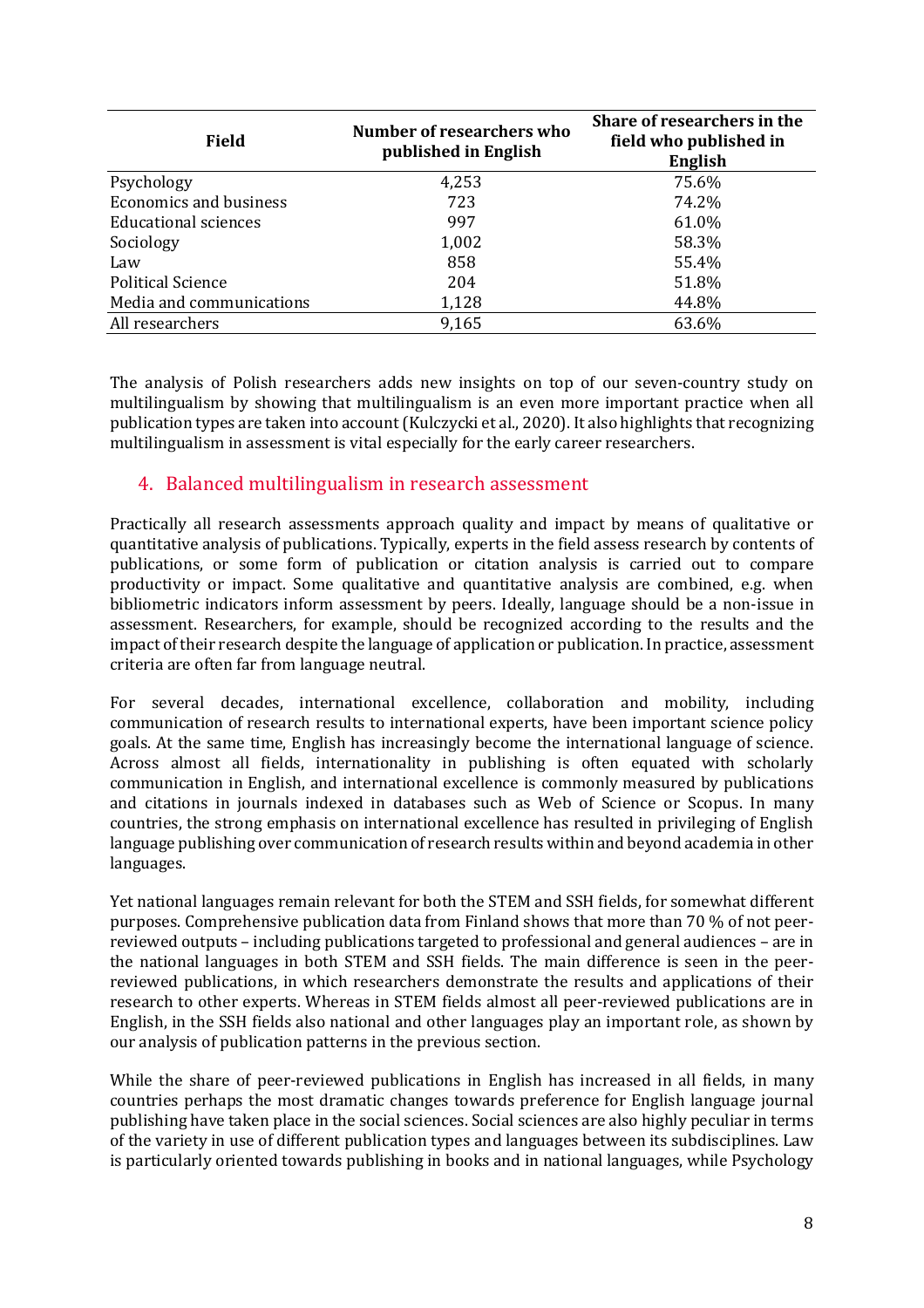is close to the international journal publishing culture of STEM fields. Even within one subfield, such as Education, both orientations are present.

In addition to fields, there are also large differences between countries in the use of English language in scholarly communication. Kulczycki et al. (2018) have shown in a study of publication patterns in eight European countries that in the West European and Nordic countries a larger share of peer-reviewed output in the SSH fields is in English compared to the Central and Eastern European countries. Such differences may depend on several factors, such as political and scholarly traditions, the number of speakers defining the potential market for the national language outputs, and by evaluation and funding systems. According to the European Network for Research Evaluation in the Social Sciences and the Humanities (ENRESSH), internationalization policies should not only be balanced with regard to societal responsibilities, but also be designed with consideration of national context:

*In the Western and Northern European countries, research would bring stronger benefits to society if its results were increasingly communicated in national languages, in addition to English. In the Central and Eastern European countries, it would result in stronger research if results were increasingly communicated to international experts, in addition to national audiences.* (ENRESSH, 2019)

While it is important to communicate research results to international audiences, research, when communicated exclusively in English, risks not fully meeting all its missions. In recent years, policies for Responsible Research and Innovation (RRI) and Open Science call for increasing access to research, interaction between science and society and public understanding of science (Gerber et al., 2020; Novitzky et al., 2020). This is possible only if research is communicated in multiple languages, including those actually written and spoken in local communities. According to the first draft of UNESCO Recommendations on Open Science, diversity of languages is one of core values of open science:

*Diversity: Open Science should embrace a diversity of practices, workflows, languages, research outputs and research topics that support the needs and epistemic pluralism of diverse research communities, scholars, knowledge holders and social actors from different countries and regions.* (UNESCO, 2020)

According to the European University Association (EUA), "Multilingualism is particularly relevant for Europe, as its research is characterized by geographic, cultural and linguistic diversity and the common principle of excellence" (European University Association, 2019). The COVID-19 pandemic has highlighted globally the need and value of multilingual and interdisciplinary scholarly communication not only between researchers, but also to reach decision-makers, professionals and citizens (Taskin et al., 2020).

Access to information and non-discrimination based on language is also a matter of human rights. The United Nations' Universal Declaration of Human Rights article 27 states that "everyone has the right freely to participate in the cultural life of the community, to enjoy the arts and to share in scientific advancement and its benefits" (United Nations, 1948). Also the Charter of Fundamental Rights of the EU places an obligation on the Union to respect linguistic diversity (Article 22) and prohibits discrimination on grounds of language (Article 21) (McCrudden & Prechal, 2009).

Because assessments steer research through distribution of resources, rewards, and merits, language biases in assessment can compromise equal opportunities for individual researchers and institutions. Intended or unintended language priorities in assessment may lead to systemic undervaluation of SSH research compared to STEM fields in funding, and endanger locally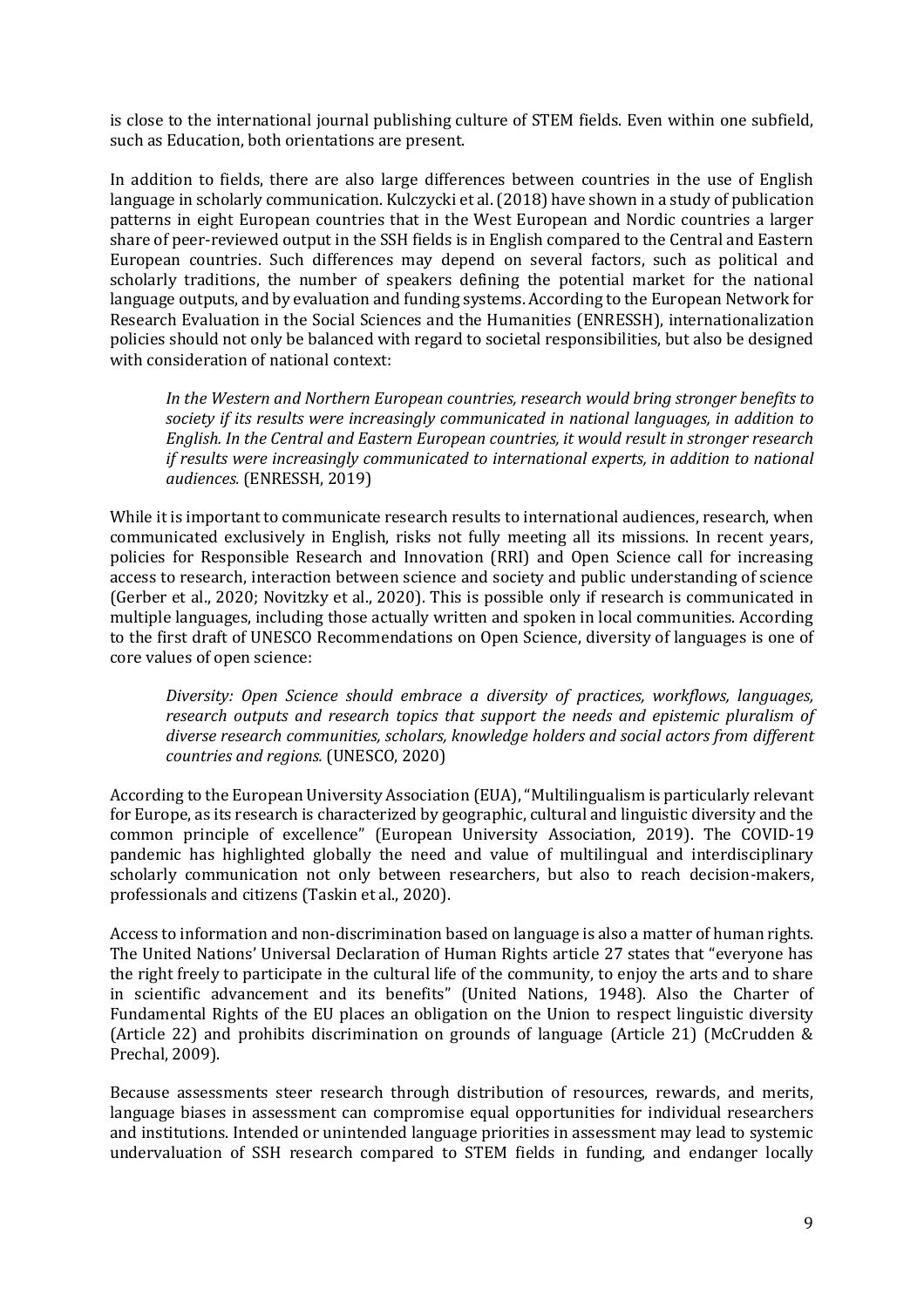relevant research and knowledge transfer beyond academia. Therefore, assessments protocols need to adopt a balanced approach to multilingualism (Sivertsen, 2018):

*Balanced multilingualism is to consider all the communication purposes in all different areas of research, and all the languages needed to fulfil these purposes, in a holistic manner without exclusions or priorities. Balanced multilingualism is also to establish instruments for documenting and measuring the use of language for all the different purposes in research, thereby providing the basis for the monitoring of further globalization of research in a more responsible direction*.

It is increasingly recognized in policies on responsible assessment that "multilingualism is an important but often neglected dimension of diversity in research, helping to ensure that research remains locally relevant and accessible" (Curry et al., 2020). One of the main tenets of the international movement to promote responsible research assessment, starting with the DORA declaration in 2012 [\(https://sfdora.org\)](https://sfdora.org/), is to value diversity of outputs, activities and impacts. Also the Leiden Manifesto for research metrics, and the Metric Tide report, have contributed to the definition of diversity in responsible assessment, emphasizing the importance of recognizing differences between fields:

DORA: *4. For the purposes of research assessment, consider the value and impact of all research outputs (including datasets and software) in addition to research publications, and consider a broad range of impact measures including qualitative indicators of research impact, such as influence on policy and practice* (San Francisco Declaration on Research Assessment – DORA – https://sfdora.org)*.*

Leiden Manifesto: *2. Measure performance against the research missions of the institution, group or researcher; 3. Protect excellence in locally relevant research; 6. Account for variation by field in publication and citation practices.* (Hicks et al., 2015)

Metric Tide: *4. Diversity: accounting for variation by field, and using a range of indicators to reflect and support a plurality of research and researcher career paths across the system.*  (Wilsdon et al., 2015)

The Leiden Manifesto specifically warns against equating excellence with English language publications in high Impact Factor journals indexed in the Web of Science. Instead, "metrics built on high-quality non-English literature would serve to identify and reward excellence in locally relevant research" (Hicks et al., 2015).

The Helsinki Initiative on Multilingualism in Scholarly Communication (https://www.helsinkiinitiative.org), launched in 2019, aims specifically to promote the language diversity and value of multilingualism in scholarly communication (Kulczycki et al., 2019). Improving research assessment is one of its three main goals: 1) support the dissemination of research results for the full benefit of the society, 2) protect national infrastructures for publishing locally relevant research, and 3) promote language diversity in research assessment, evaluation, and funding systems.

Taking stock of the international discussion on responsible research assessment, the Helsinki Initiative emphasizes that language biases are produced in both evaluations based on research metrics as well as evaluation based on expert assessment:

Helsinki Initiative: *Make sure that in the process of expert-based evaluation, high quality research is valued regardless of the publishing language or publication channel. Make sure that when metrics-based systems are utilized, journal and book publications in all languages are adequately taken into account.*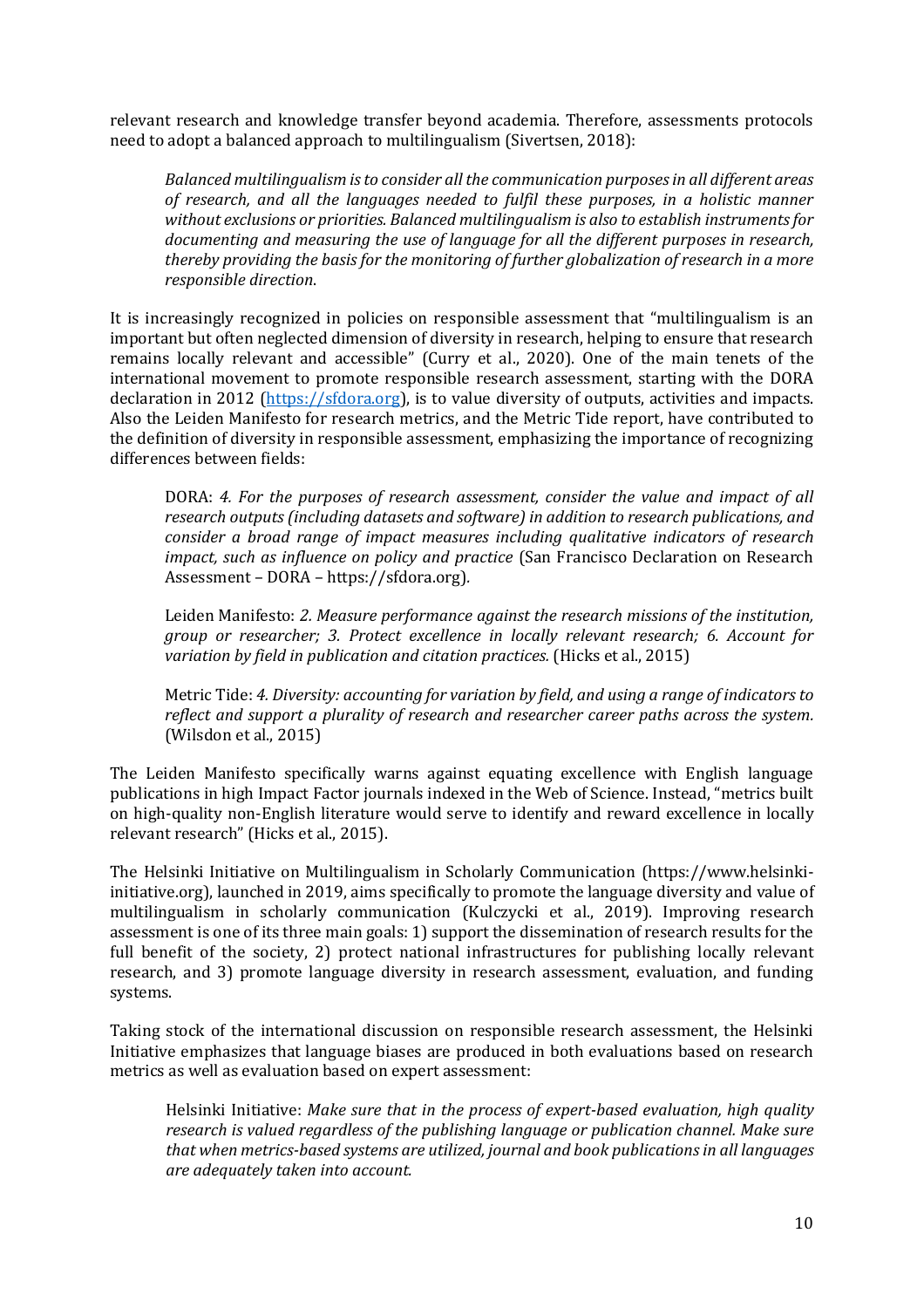In all kinds of evaluation procedures, the selection of assessment language(s) (whether English or some other language) in which information has to be provided, can discriminate against researchers who are not native speakers or fully fluent in the given language(s). A fundamental challenge is that the proficiency with which a proposal, manuscript or publication is written may affect the expert's assessment of the quality of research (Kancewicz-Hoffman & Pölönen, 2020).

Perhaps the clearest example of everyday language bias in expert evaluation comes from the manuscript peer-review, where it is a frequently reported experience of non-native English speakers that reviewers judge their research based on the quality of their writing instead of the content (Pérez Ortega, 2020; Romero-Olivares, 2019). Especially in arts and humanities, writing can be part of the research process, and the narrative style and expression are an important dimension of quality (Sapiro & Seiler-Juilleret, 2016). While writing skills may affect the success also of native speakers in gaining research funding, non-native speakers are often at disadvantage when it comes to expression of research plans and results. According to a recent analysis, clarity is among the six most frequent criteria peers use to assess grant applications. According to Hug and Aeschbach (2020):

*Clarity [as] criterion evaluates an entity with regard to its comprehensibility and clarity. Evaluations are indicated by adjectives such as clear, comprehensible, explicit, organized, well written/articulated, or nouns and adverbs derived from these adjectives. Examples: 'clear presentation (interview)', 'application poorly written and/or disorganized'.*

It has also been pointed out in the context of institutional research assessment exercises that "care needs to be taken to deal with how work in a variety of languages can be fairly assessed" (Deem, 2016). The selection of evaluators, and their language skill, is a relevant concern. International experts may not be able to evaluate the content of research published in languages other than English, especially a local language, even if it might be relevant in the given field to publish original research in different languages. Another question is, if highly internationally oriented researchers are chosen as evaluators, they may also be disinclined to value research published in languages other than English.

One challenge in assessment is that international excellence or publishing is too often equated with English language publishing (Neylon, 2019; Robinson-Garcia & Rafols, 2020), or even as publishing in journals indexed in the Web of Science or Scopus. Using publication language (especially English) as a criterion may compromise fair assessment of researchers and units with strong orientation and mission toward locally relevant research or societal interaction. As Sivertsen (2016) points out, "coverage in a commercial indexing service should not be used as a criterion for research quality or an indicator of internationalization in the SSH". Original research published in languages other than English can be of high international quality, while national publication language does not automatically mean strong societal impact.

Research metrics—such as publication and citation counts—are typically used in research assessment and funding procedures in two ways. Firstly, research metrics are often used to inform expert-judgment for example in institutional research assessment exercises or assessment of personal performance of researchers. Secondly, allocation of funding between institutions, units or even individuals can be directly based on research metrics. Whenever research metrics are used, language biases frequently result from the choice of data source as well as quality and impact indicators, which typically do not take different publication languages into account adequately or fairly.

All over the world, evaluation and funding procedures frequently rely on publication, citation and journal metrics based on international databases, notably WoS and Scopus (McKiernan et al., 2019; Saenen et al., 2019; Zhang & Sivertsen, 2020). According to Kulczycki et al. (2020), these commercial databases covered only 25-31% of the 164,218 peer-reviewed journal articles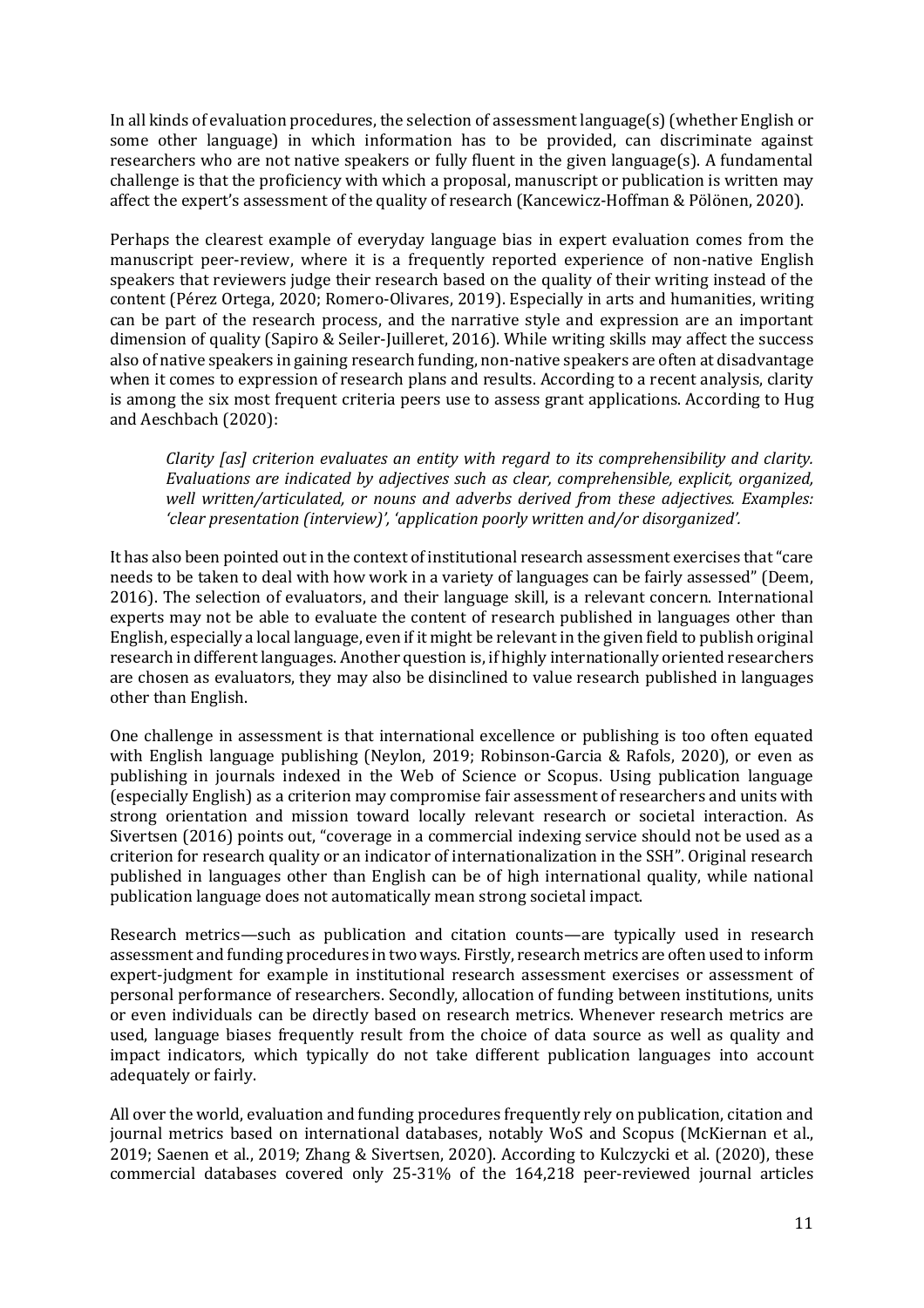published by SSH researchers from seven European countries in 2013–2015. Even more importantly, Web of Science and Scopus coverage proved extremely limited in the case of articles published in the local languages of the seven countries (3-8%) and in languages other than English (11-17%). Because journal metrics, such as JIF, SJR or SNIP, are available only for journals indexed in WoS and Scopus, using them as assessment criteria involves the same bias toward English language journal articles.

Another problem with basing assessments of research and researchers on WoS and Scopus data is that these databases completely omit the diversity of research outputs in the social sciences: books, national journals and non-scholarly publications (Hicks, 2004). These types of outputs are predominantly published in local languages, and serve the important purpose of communicating science also to broader professional and general audiences. All the main international statements on responsible research assessment — DORA, The Leiden Manifesto, Metric Tide — as well as the European Open Science agenda, promote a move away from narrow assessment criteria based on peer-reviewed journal articles (European Commission, 2018).

One possible solution to overcome the limited coverage of the standard international information sources, notably Web of Science and Scopus, in assessment is to develop and make use of more comprehensive information sources covering publications in all languages, types and target audiences (Kancewicz-Hoffman & Pölönen, 2020). Google Scholar, Microsoft Academic, and Dimensions are new and promising information sources, however large-scale analyses have shown also their limitations in coverage of publication outputs especially in the social sciences and humanities (Martín-Martín et al., 2020; Visser et al., 2020). So far, the most comprehensive coverage of research output is provided by institutional Current Research Information System (CRIS) and national bibliographic database (Sīle et al., 2018; Van Leeuwen et al., 2016). To combat the predominance of the Journal Impact factor, also more comprehensive lists of peer-reviewed journals and book publishers publishing in different languages can be developed international, national and institutional level (Pölönen et al., 2020). Kulczycki et al. (2018) suggest that "the role of national databases, which cover all publication channels important for the SSH, should be increased in research evaluation systems, funding-schemes, and university rankings".

#### **Practical Implications for research assessment**

- Following the DORA declaration, assess research quality based on content, not language of publication;
- Take language and language biases into consideration already when planning evaluation, assessment or funding procedures;
- Publications in all languages need to be taken into account;
- When enlisting evaluators, ensure that they have required language skills to assess research outputs in relevant languages;
- Consider not only peer-reviewed publications but also publication aimed at professional and general audiences;
- When using metrics, pay attention to limited representation of research output in different languages in the standard international data sources, such as Web of Science and Scopus, and related indicators.
- Develop and rely on comprehensive publication data that cover both peer-reviewed and other outputs regardless of language.

## 5. References

Aksnes, D. W., & Sivertsen, G. (2018). A criteria-based assessment of the coverage of Scopus and Web of Science. In R. Costas, T. Franssen, & A. Yegros-Yegros (Eds.), *23rd international*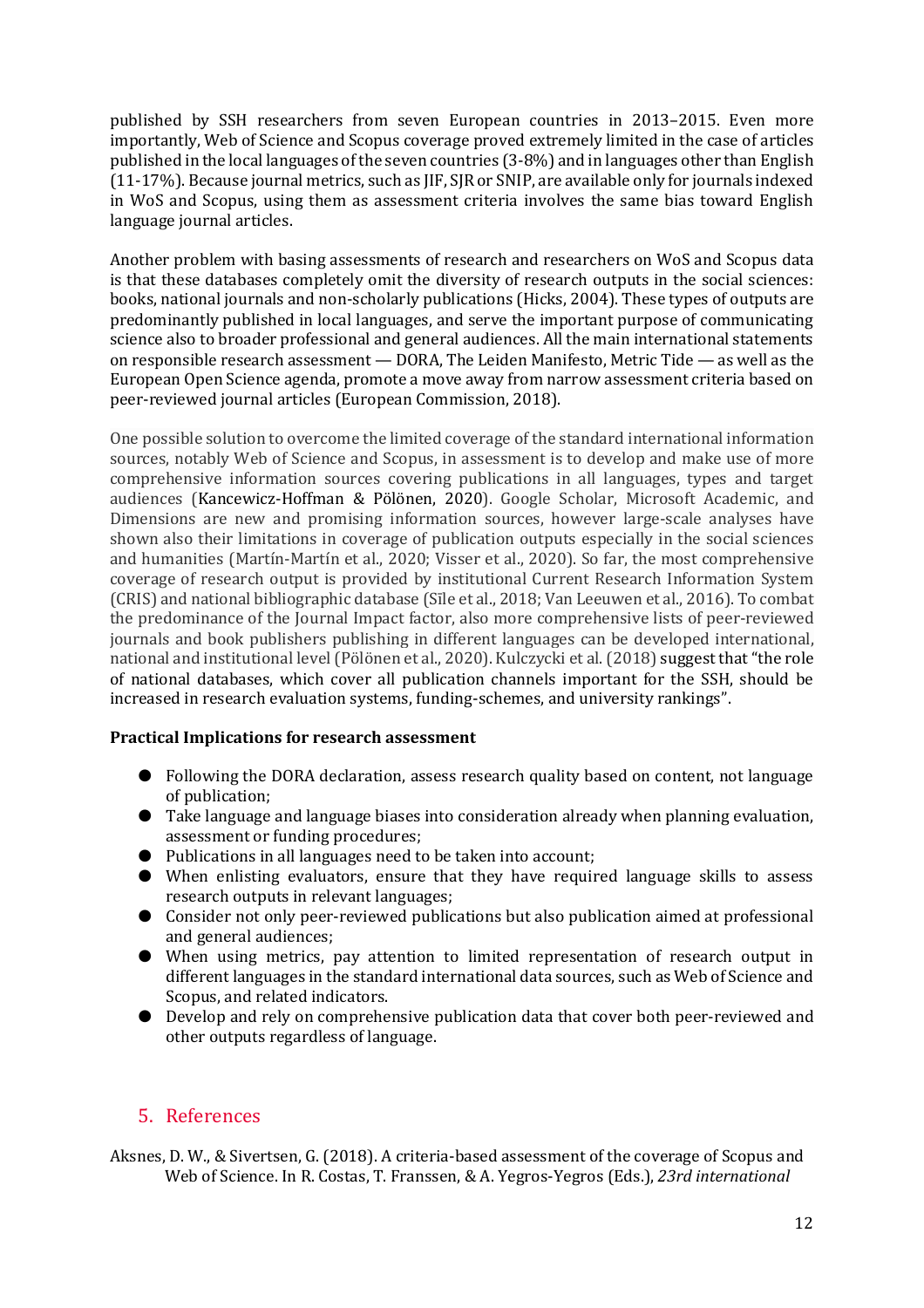*conference on science and technology indicators* (pp. 707-716). Centre for Science and Technology Studies. https://hdl.handle.net/1887/65211

- Aragón-Vargas, L. F. (2014). Multilingual publication as a legitimate tool to increase access to science (English translated version). *Pensar En Movimiento: Revista de Ciencias Del Ejercicio y La Salud*, *12*(2), 10-17. https://doi.org/10.15517/pensarmov.v12i2.17584
- Bianco, M., Gras, N., & Sutz, J. (2016). Academic evaluation: Universal instrument? Tool for development? *Minerva*, *54*(4), 399-421. https://doi.org/10.1007/s11024-016-9306-9
- Curry, S., De Rijcke, S., Hatch, A., Pillay, D., Van der Weijden, I., & Wilsdon, J. (2020). *The changing role of funders in responsible research assessment: Progress, obstacles and the way ahead*. Research on Research Institute. https://doi.org/10.6084/m9.figshare.13227914.v1
- Dahler-Larsen, P. (2018). Making citations of publications in languages other than English visible: On the feasibility of a PLOTE-index. *Research Evaluation*, *27*(3), 212-221. https://doi.org/10.1093/reseval/rvy010
- Deem, R. (2016). Recent research evaluations in the UK and Portugal: Methodologies, processes, controversies and consequences. In C. Sarrico, P. Teixeira, A. Magalhães, A. Veiga, M. J. Rosa, & T. Carvalho (Eds.), *Global challenges, national initiatives, and institutional responses: The transformation of higher education* (pp. 159-186). Sense. https://doi.org/10.1007/978-94-6300-675-0\_9
- Engels, T. C., & Guns, R. (2018). The Flemish performance-based research funding system: A unique variant of the Norwegian model. *Journal of Data and Information Science*, 3(4), 45. http://doi.org/ 10.2478/jdis-2018-0020
- Engels, T. C. E., Istenič Starčič, A., Kulczycki, E., Pölönen, J., & Sivertsen, G. (2018). Are book publications disappearing from scholarly communication in the social sciences and humanities? *Aslib Journal of Information Management*, *70*(6), 592-607. https://doi.org/10.1108/AJIM-05-2018-0127
- European Commission. (2018). *OSPP-REC: Open science policy platform recommendations*. https://doi.org/10.2777/958647
- European Network for Research Evaluation in the Social Sciences and the Humanities . (2019). *Balanced multilingualism in scholarly communication: Percentage of peer reviewed publications in English, local language(s) and other languages in the social sciences and humanities in 2014*. https://enressh.eu/wpcontent/uploads/2017/09/enressh\_helsinki\_initiative\_english-2.pdf
- European University Association. (2019). *Multilingualism in scholarly communication: Endorsement of Helsinki initiative*. https://eua.eu/news/341:multilingualism-inscholarly-communication-endorsement-of-helsinki-initiative.html
- Gerber, A., Forsberg, E.-M., Shelley-Egan, C., Arias, R., Daimer, S., Dalton, G., Cristóbal, A. B., Dreyer, M., Griessler, E., Lindner, R., Revuelta, G., Riccio, A., & Steinhaus, N. (2020). Joint declaration on mainstreaming RRI across horizon Europe. *Journal of Responsible Innovation*, *7*(3), 708-711. https://doi.org/10.1080/23299460.2020.1764837
- Gordin, M. D. (2015). *Scientific babel: How science was done before and after global English*. University of Chicago Press.
- Hicks, D. (2004). The four literatures of social science. In H. F. Moed, W. Glänzel, & U. Schmoch (Eds.), *Handbook of quantitative science and technology research: The use of publication*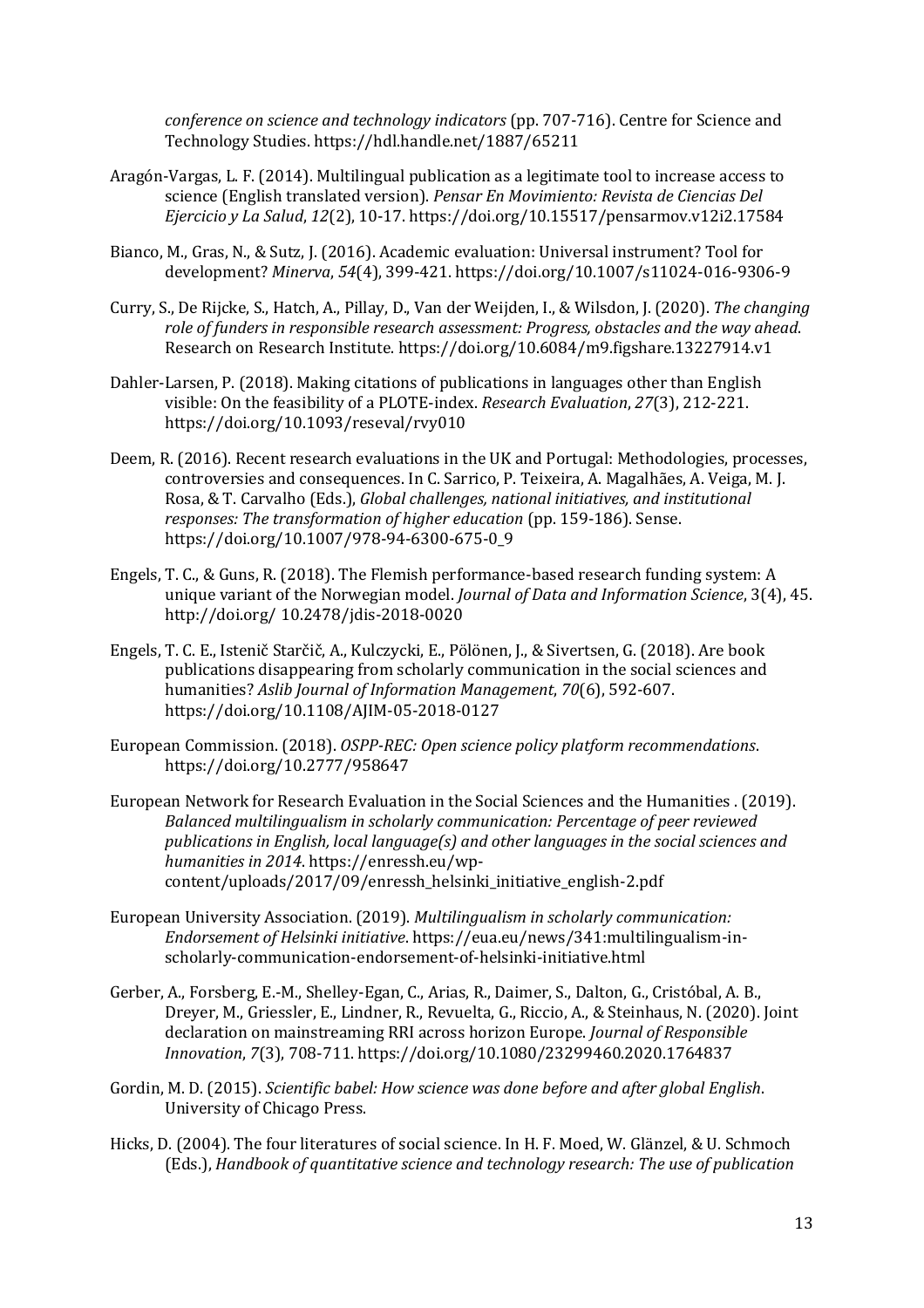*and patent statistics in studies of S&T systems* (pp. 473-496). Springer. [https://doi.org/10.1007/1-4020-2755-9\\_22](https://doi.org/10.1007/1-4020-2755-9_22)

- Hicks, D., Wouters, P., Waltman, L., de Rijcke, S., & Rafols, I. (2015). Bibliometrics: The Leiden<br>Manifesto for research metrics. *Nature*, 520(7548), 429-431. Manifesto for research metrics. *Nature*, *520*(7548), 429–431. <https://doi.org/10.1038/520429a>
- Hug, S. E., & Aeschbach, M. (2020). Criteria for assessing grant applications: A systematic review. *Palgrave Communications*, *6*(1), Article 37. https://doi.org/10.1057/s41599-020-0412-9
- Kancewicz-Hoffman, N., & Pölönen, J. (2020). *Does excellence have to be in English? Language diversity and internationalisation in SSH research evaluation.* https://enressh.eu/wpcontent/uploads/2017/09/OverviewPeerReviewENRESSH-1.pdf
- Kehm, B. M. (2014). Global university rankings: Impacts and unintended side effects. *European Journal of Education*, *49*(1), 102-112. https://doi.org/10.1111/ejed.12064
- Kulczycki, E., & Korytkowski, P. (2020). Researchers publishing monographs are more productive and more local-oriented. *Scientometrics*, *125*, 1371-1387. https://doi.org/10.1007/s11192-020-03376-x
- Kulczycki, E., Engels, T. C. E., Pölönen, J., Bruun, K., Dušková, M., Guns, R., Nowotniak, R., Petr, M., Sivertsen, G., Istenič Starčič, A., & Zuccala, A. (2018). Publication patterns in the social sciences and humanities: Evidence from eight European countries. *Scientometrics*, *116*(1), 463-486. https://doi.org/10.1007/s11192-018-2711-0
- Kulczycki, E., Guns, R., Pölönen, J., Engels, T. C. E., Rozkosz, E. A., Zuccala, A. A., Bruun, K., Eskola, O., Istenič Starčič, A.., Petr, M., & Sivertsen, G. (2020). Multilingual publishing in the social sciences and humanities: A seven‐country European study. *Journal of the Association for Information Science and Technology*, *71*(11), 1371-1385. https://doi.org/10.1002/asi.24336
- Kulczycki, E., Mustajoki, H., Pölönen, J., & Roeggen, V. (2019). Polyglots need protection. *Research Research*. https://www.researchresearch.com/news/article/?articleId=1381733
- López Piñeiro, C., & Hicks, D. (2015). Reception of Spanish sociology by domestic and foreign audiences differs and has consequences for evaluation. *Research Evaluation*, *24*(1), 78- 89. https://doi.org/10.1093/reseval/rvu030
- Martín-Martín, A., Thelwall, M., Orduna-Malea, E., & López-Cózar, E. D. (2020). Google Scholar, Microsoft Academic, Scopus, Dimensions, Web of Science, and OpenCitations' COCI: A multidisciplinary comparison of coverage via citations. *Scientometrics, 126*, 871-906. https://doi.org/10.1007/s11192-020-03690-4
- McCrudden, C., & Prechal, S. (2009). *The concepts of equality and non-discrimination in Europe: A practical approach*. European Commission. https://ec.europa.eu/social/BlobServlet?docId=4553
- McKiernan, E. C., Schimanski, L. A., Muñoz Nieves, C., Matthias, L., Niles, M. T., & Alperin, J. P. (2019). *Use of the Journal Impact Factor in academic review, promotion, and tenure evaluations* [Preprint]. PeerJ Preprints. <https://doi.org/10.7287/peerj.preprints.27638v2>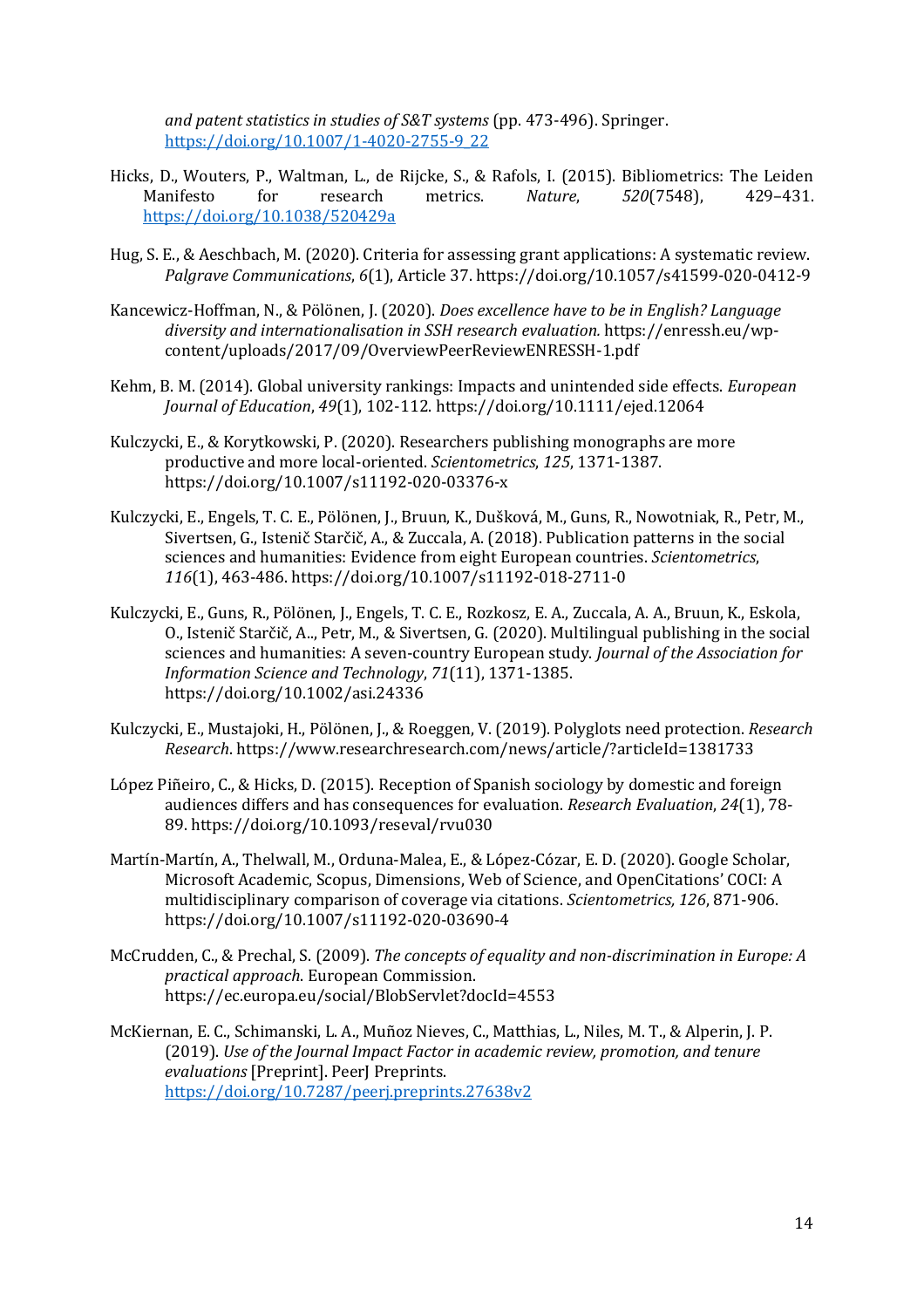- Neff, M. W. (2018). Publication incentives undermine the utility of science: Ecological research in Mexico. *Science and Public Policy*, *45*(2), 191-201. https://doi.org/10.1093/scipol/scx054
- Neylon, C. (2019). Research excellence is a neo-colonial agenda (and what might be done about it). In E. Kraemer-Mbula, R. Tijssen, M. L. Wallace, & R. McLean (Eds.), *Transforming research excellence: New ideas from the global south* (pp. 92-115). African Minds. https://hcommons.org/deposits/item/hc:26133
- Novitzky, P., Bernstein, M. J., Blok, V., Braun, R., Chan, T. T., Lamers, W., Loeber, A., Meijer, I., Lindner, R., & Griessler, E. (2020). Improve alignment of research policy and societal values. *Science*, *369*(6499), 39-41. https://doi.org/10.1126/science.abb3415
- Ochsner, M., Kulczycki, E., & Gedutis, A. (2018). The diversity of European research evaluation systems. In R. Costas, T. Franssen, & A. Yegros-Yegros (Eds.), *23rd international conference on science and technology indicators* (pp. 1235-1241). Centre for Science and Technology Studies.

https://serval.unil.ch/resource/serval:BIB\_CA518C531269.P001/REF.pdf

- Organisation for Economic Co-Operation and Development. (2007). *Revised field of science and technology (FOS) classification in the Frascati manual*. http://www.oecd.org/science/inno/38235147.pdf
- Pérez Ortega, R. (2020, October 28). *Science's English dominance hinders diversity But the community can work toward change*. Science. https://doi.org/https://doi.org/10.1126/science.caredit.abf4697
- Pölönen, J., & Hammarfelt, B. (2020). Historical bibliometrics using Google Scholar: The case of Roman law, 1727-2016. *Journal of Data and Information Science*, *5*(3), 18-32. https://doi.org/10.2478/jdis-2020-0024
- Pölönen, J., Auranen, O., Engels, T., & Kulczycki, E. (2018). Taking national language publications into account: The case of the Finnish performance-based research funding system 1. In R. Costas, T. Franssen, & A. Yegros-Yegros (Eds.), *23rd international conference on science and technology indicators* (pp. 204-211). Centre for Science and Technology Studies. http://hdl.handle.net/10593/24095
- Pölönen, J., Guns, R., Kulczycki, E., Sivertsen, G., & Engels, T. E. (2020). National lists of scholarly publication channels: An overview and recommendations for their construction and maintenance. *Journal of Data and Information Science*, *6*(1), 50-86. https://doi.org/10.2478/jdis-2021-0004
- Quan, W., Chen, B., & Shu, F. (2017). Publish or impoverish: An investigation of the monetary reward system of science in China (1999-2016). *Aslib Journal of Information Management*, *69*(5), 486-502. https://doi.org/10.1108/AJIM-01-2017-0014
- Robinson-Garcia, N., & Rafols, I. (2020). The differing meanings of indicators under different policy contexts. The case of internationalisation. In C. Daraio & W. Glänzel (Eds.), *Evaluative informetrics: The art of metrics-based research assessment festschrift in honour of Henk F. Moed* (pp. 213-232). Springer. https://doi.org/10.1007/978-3-030-47665- 6\_10
- Romero-Olivares, A. L. (2019, October 3). *Reviewers, don't be rude to nonnative English speakers*. Science.<https://doi.org/10.1126/science.caredit.aaz7179>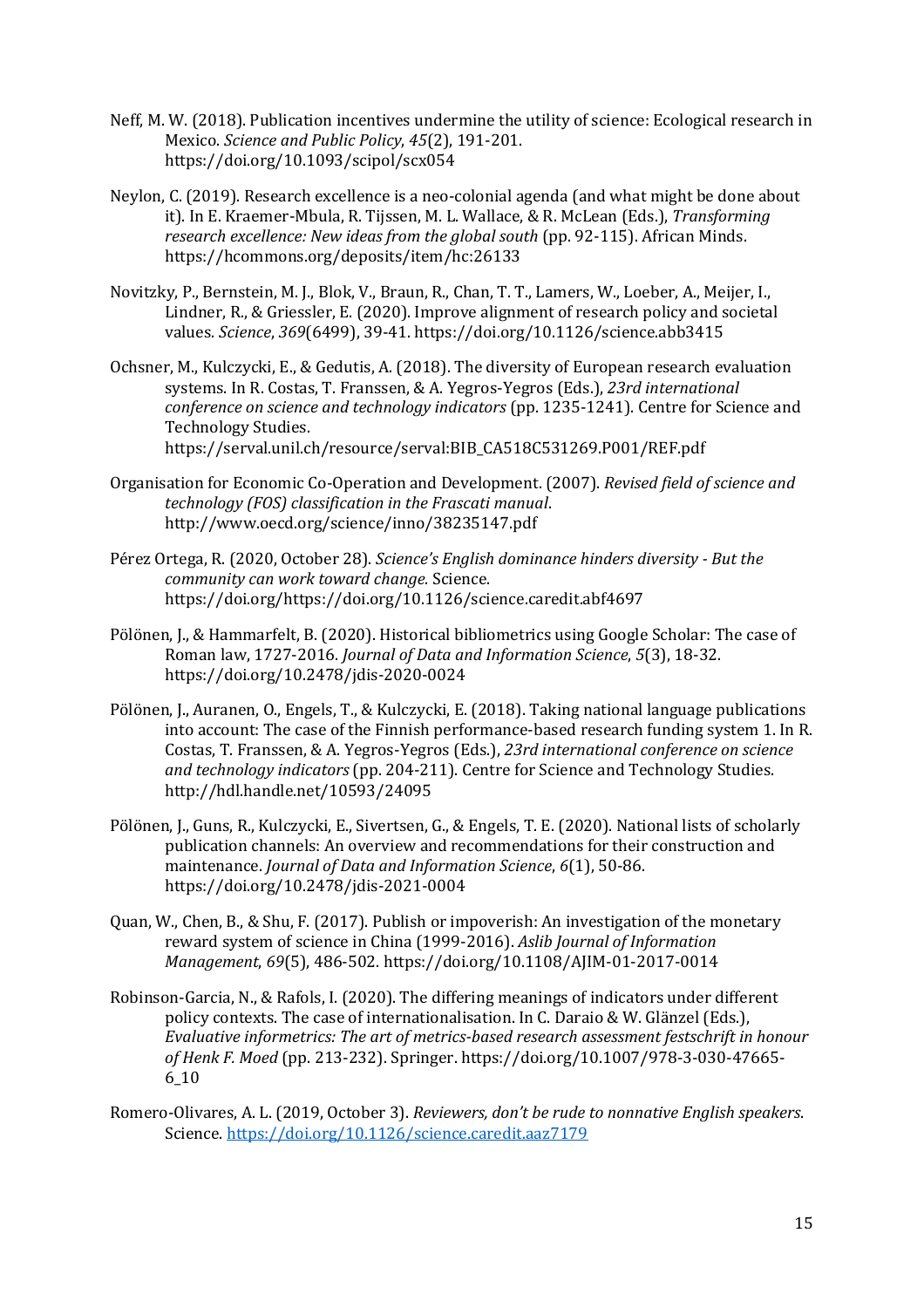- Saenen, B., Morais, R., Gaillard, V., & Borrell-Damián, L. (2019). *Research Assessment in the Transition to Open Science: 2019 EUA Open Science and Access Survey Results*. European University Association.
- Salager-Meyer, F. (2014). Writing and publishing in peripheral scholarly journals: How to enhance the global influence of multilingual scholars? *Journal of English for Academic Purposes*, *13*, 78-82.<https://doi.org/10.1016/j.jeap.2013.11.003>
- Sapiro, G., & Seiler-Juilleret, H. (2016). Disseminating the social sciences and humanities. European Policy Brief, September 2016. INTERCO-SSH. ISO 690
- Selten, F., Neylon, C., Huang, C.-K., & Groth, P. (2020). A longitudinal analysis of university rankings. *Quantitative Science Studies*, *1*(3), 1109-1135. https://doi.org/10.1162/qss\_a\_00052
- Sīle, L., Pölönen, J., Sivertsen, G., Guns, R., Engels, T. C. E. E., Arefiev, P., Dušková, M., Faurbæk, L., Holl, A., Kulczycki, E., Macan, B., Nelhans, G., Petr, M., Pisk, M., Soós, S., Stojanovski, J., Stone, A., Šušol, J., & Teitelbaum, R. (2018). Comprehensiveness of national bibliographic databases for social sciences and humanities: Findings from a European survey. *Research Evaluation*, *27*(4), 310-322. https://doi.org/10.1093/reseval/rvy016
- Sivertsen, G. (2016). Patterns of internationalization and criteria for research assessment in the social sciences and humanities. *Scientometrics*, *107*(2), 357-368. https://doi.org/10.1007/s11192-016-1845-1
- Sivertsen, G. (2018). Balanced multilingualism in science. *Textos Universitaris de Biblioteconomia i Documentació*, *40*. https://doi.org/10.1344/BiD2018.40.25
- Stockemer, D., & Wigginton, M. J. (2019). Publishing in English or another language: An inclusive study of scholar's language publication preferences in the natural, social and interdisciplinary sciences. *Scientometrics*, *118*(2), 645-652. https://doi.org/10.1007/s11192-018-2987-0
- Tardy, C. (2004). The role of English in scientific communication: Lingua franca or Tyrannosaurus rex? *Journal of English for Academic Purposes*, *3*(3), 247-269. https://doi.org/10.1016/j.jeap.2003.10.001
- Taskin, Z., Dogan, G., Kulczycki, E., & Zuccala, A. A. (2020). *COVID19 research for the Englishspeaking world: Health communication during a pandemic.* Open Science Framework. https://doi.org/10.31219/osf.io/pr37c
- Tollefson, J. (2018). China declared largest source of research articles. *Nature*, *553*(7686), 390- 391. https://doi.org/10.1038/d41586-018-00927-4
- UNESCO. (2020). *UNESCO recommendation on open science*[. https://en.unesco.org/science](https://en.unesco.org/science-sustainable-future/open-science/recommendation)[sustainable-future/open-science/recommendation](https://en.unesco.org/science-sustainable-future/open-science/recommendation)
- United Nations. General Assembly. (1949). *Universal declaration of human rights* (Vol. 3381). Department of State, United States of America. ISO 690
- Wilsdon, J., Allen, L., Belfiore, E., Campbell, P., Curry, S., Hill, S., Jones, R., Kain, R., Kerridge, S., Thelwall, M., Tinkler, J., Viney, I., Wouters, P., Hill, J., & Johnson, B. (2015). *The Metric Tide: Report of the Independent Review of the Role of Metrics in Research Assessment and Management*. HEFCE.<https://doi.org/10.13140/RG.2.1.4929.1363>